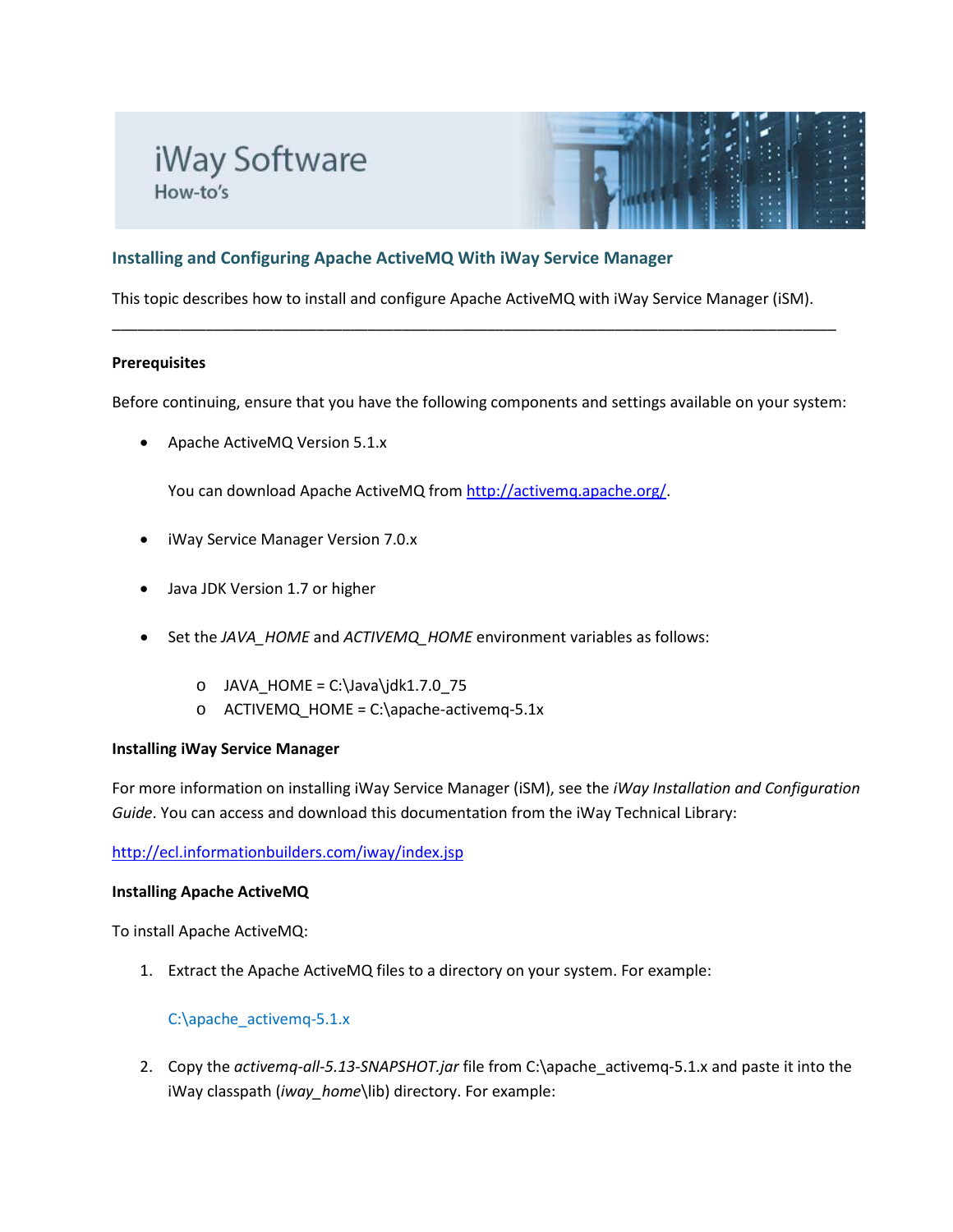# C:\iway7\lib

3. Open a command line prompt, navigate to the *ACTIVEMQ\_HOME*\bin directory and type *activemq start*. For example:

# C:\apache-activemq-5.1.x\bin>**activemq start**

You should see the following startup sequence:

INFO | Apache ActiveMQ 5.13-SNAPSHOT (localhost, ID:INFORMA-PNUJOK8-57364-14399 17421865-0:1) started INFO | For help or more information please see: [http://activemq.apache.org](http://activemq.apache.org/) INFO | ActiveMQ WebConsole available at http://0.0.0.0:8161/

**Note:** You may see other log information surrounding these lines, which is normal.

4. To check and verify your Apache ActiveMQ installation, enter the following URL in your browser:

# [http://localhost:8161](http://localhost:8161/)

- 5. Use the following user credentials to log on:
	- User name: *admin*
	- Password: *admin*

## **Configuring Apache ActiveMQ Queues**

To configure Apache ActiveMQ queues:

1. Navigate to the Apache ActiveMQ web console by entering the following URL in your browser:

## [http://localhost:8161](http://localhost:8161/)

2. Select *Manage ActiveMQ broker*.

If prompted, use the following user credentials:

- User name: *admin*
- Password: *admin*
- 3. Click *Queues* in the menu bar, as shown in the following image.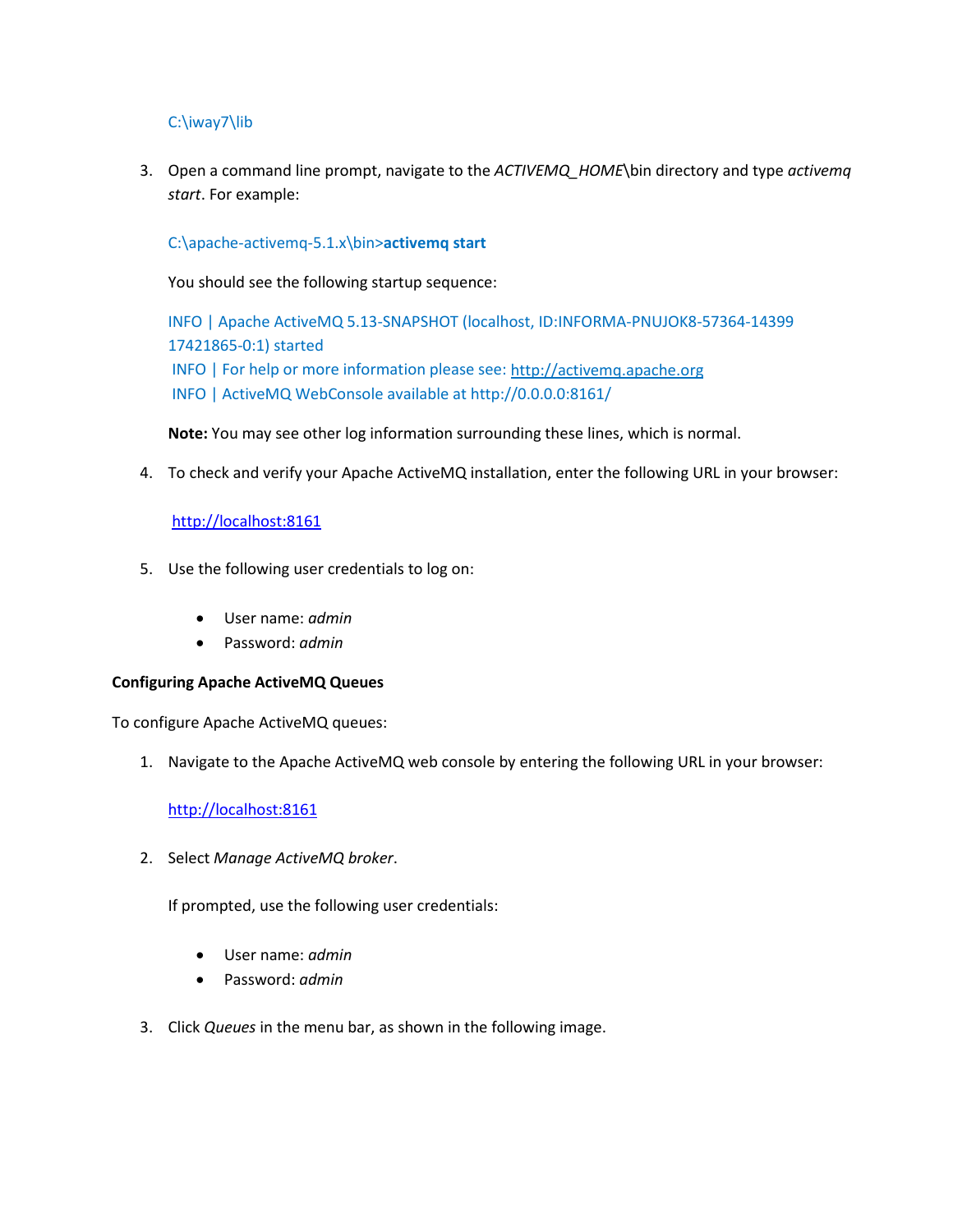

- 4. In the Queue Name field, type *MyQueue* and then click *Create*.
- 5. Repeat this procedure to create the following additional queues:
	- replyto
	- pend
	- out

## **Configuring iWay Service Manager**

To configure iWay Service Manager (iSM):

- 1. Start iSM as a service or use iwsrv64.exe from command line.
- 2. Navigate to the iSM Administration Console [\(http://localhost:9999\)](http://localhost:9999/) or use iWay Integration Tools  $(iIT).$
- 3. Create the following components:
	- Channel (*ActiveMQ\_channel*)
	- Inlet (*ActiveMQ\_inlet*)
	- Route (*ActiveMQ\_route*), or just use the Move route
	- Outlet (*ActiveMQ\_outlet*)
- 4. Create a new *Java Message Service (jmsq)* listener.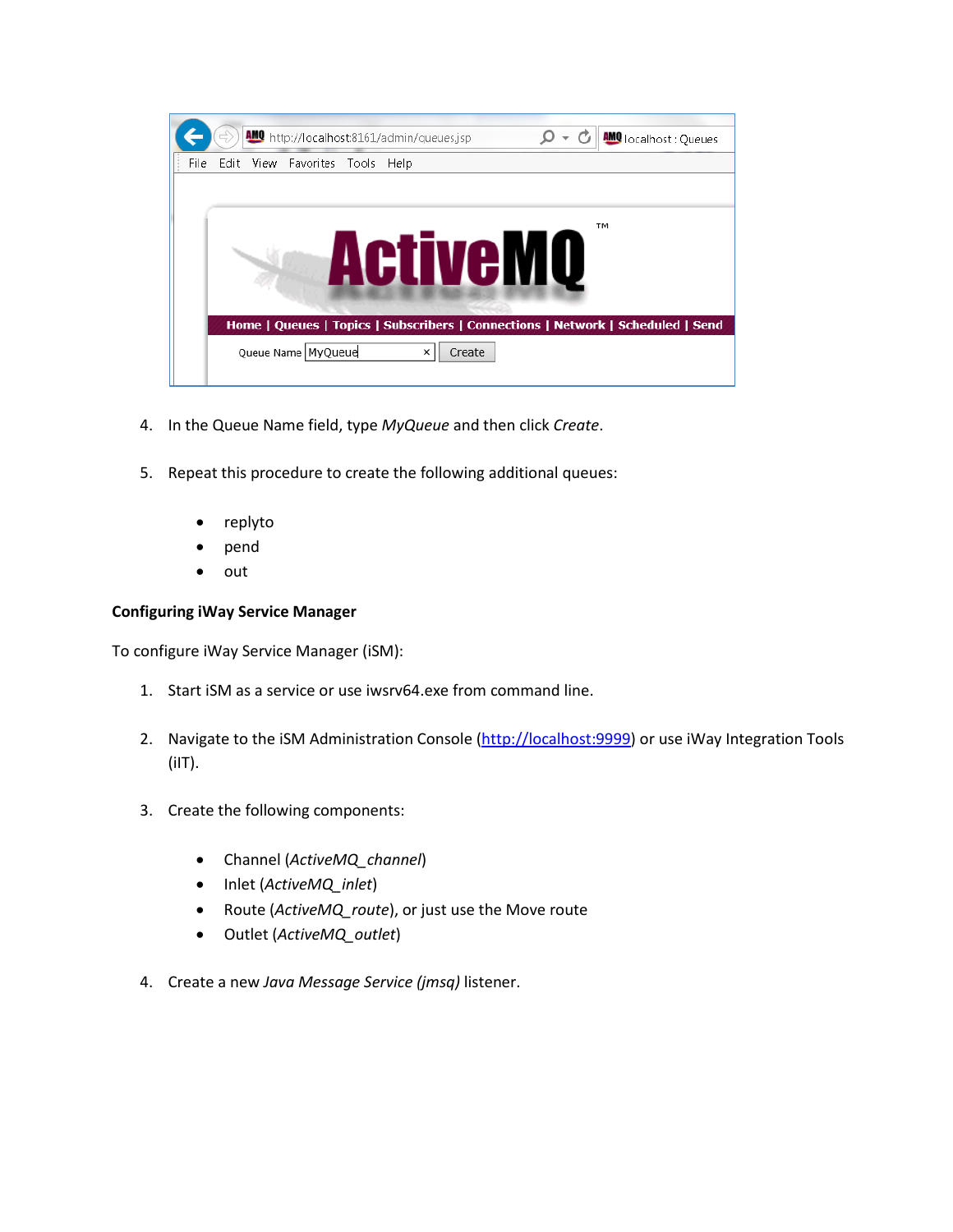| <b>Listeners</b><br>Listeners are protocol handlers, that receive input for a channel from a configured endpoint. Listed below are references to the listeners that<br>are defined in the registry. |                                                                                                                                                                                                                                                                                                                         |  |  |  |  |  |
|-----------------------------------------------------------------------------------------------------------------------------------------------------------------------------------------------------|-------------------------------------------------------------------------------------------------------------------------------------------------------------------------------------------------------------------------------------------------------------------------------------------------------------------------|--|--|--|--|--|
| <b>Select listener type</b>                                                                                                                                                                         |                                                                                                                                                                                                                                                                                                                         |  |  |  |  |  |
| Type *                                                                                                                                                                                              | Type of the new listener                                                                                                                                                                                                                                                                                                |  |  |  |  |  |
|                                                                                                                                                                                                     | Select a type                                                                                                                                                                                                                                                                                                           |  |  |  |  |  |
| $<<$ Back<br>Next                                                                                                                                                                                   | FTP[S] Client (Deprecated FTP Clients)<br>FTP[S] Server (Clear text or SSL FTP Server)<br>HL7-MLLP-Listener<br>HTTP 1.0 [deprecated]<br>HTTP 1.1 [nonblocking] (nhttp)<br>iEI<br><b>Internal Queue</b><br>Java Message Service (jmsg)<br>LDAP High Watermark/File<br><b>LDAP Listener</b><br>LogListener<br><b>MLLP</b> |  |  |  |  |  |

Specify the following values for the *Java Message Service (jmsq)* listener parameters:

- Name = **ActiveMQ\_listener**
- Connection = **connectionFactory**
- JNDI Factory = **org.apache.activemq.jndi.ActiveMQInitialContextFactory**
- JNDI URL = **tcp://localhost:61616**
- Form of Input = **queue**
- Receiver Name = **MyQueue**
- Default Reply = **replyto**
- Userid = **admin**
- Password = **admin**
- JMSReply To = **out**
- Pending Queue = **pend**

**Note:** Leave the default values for all of the remaining parameters.

5. Create a new File emitter.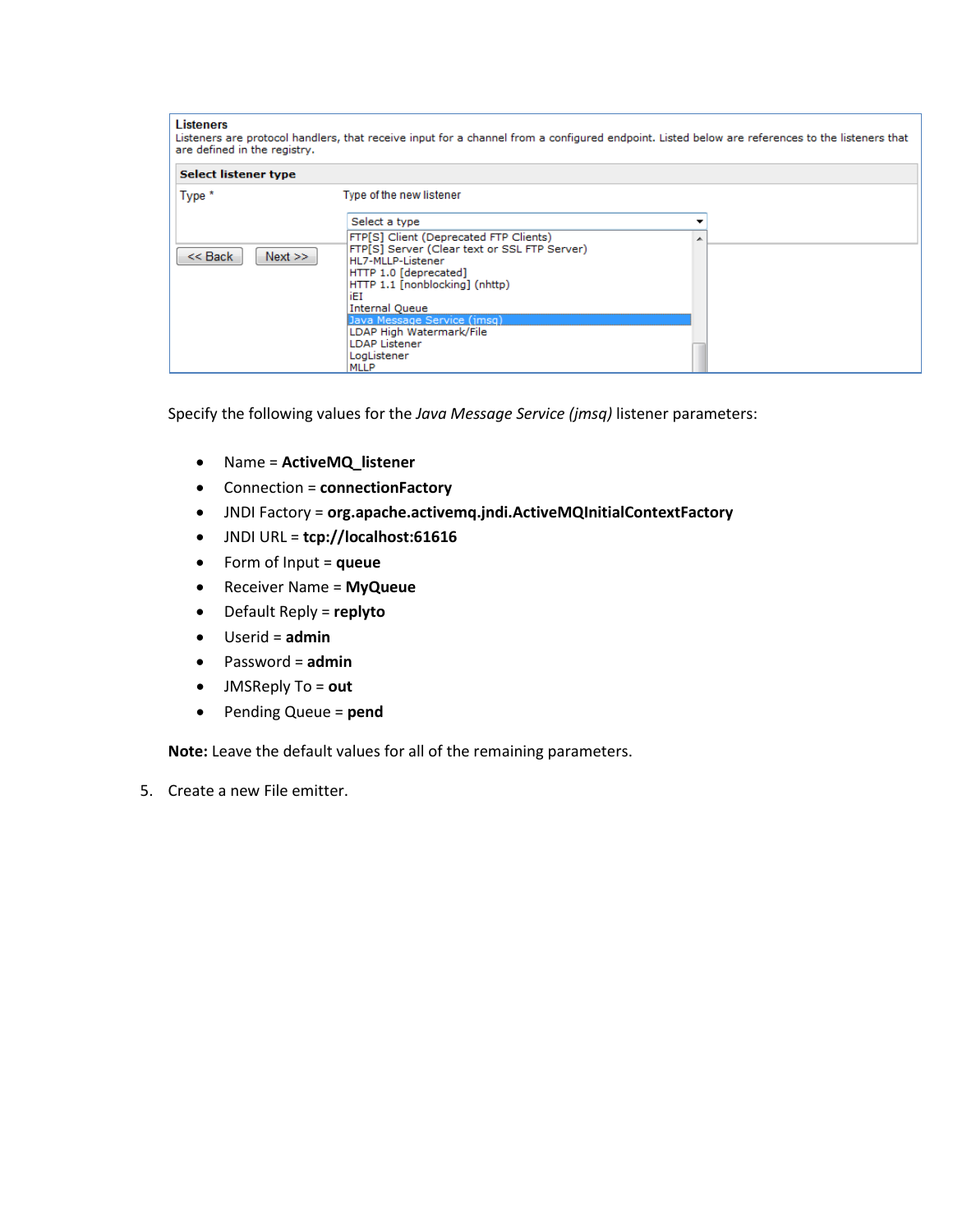| <b>iWay Service Manager</b> |                                                 | base<br>▼<br><b>Management</b>                                                                                    |      |  |  |
|-----------------------------|-------------------------------------------------|-------------------------------------------------------------------------------------------------------------------|------|--|--|
| <b>Server</b><br>Registry   | <b>Tools</b><br><b>Deployments</b>              | <b>Restart</b>                                                                                                    | Lice |  |  |
| <b>Conduits</b><br>Channels | <b>Emitters</b><br>are defined in the registry. | Emitters are protocol handlers, that drive the output of a channel to a configured endpoint. Listed below are ref |      |  |  |
| Inlets                      | Select emitter type                             |                                                                                                                   |      |  |  |
| Outlets                     | Type *                                          | Type of the new emitter                                                                                           |      |  |  |
| Routes                      |                                                 |                                                                                                                   |      |  |  |
| <b>Transformers</b>         |                                                 | Select a type<br>▼                                                                                                |      |  |  |
| Processes                   | $<<$ Back<br>Next                               | Select a type<br>AQ<br>AS1                                                                                        |      |  |  |
| <b>Components</b>           |                                                 | AS <sub>2</sub><br>AS2 [nonblocking]                                                                              |      |  |  |
| Adapters                    |                                                 | CS3<br>Email                                                                                                      |      |  |  |
| Decryptors                  |                                                 | lFile<br>FTP[S] Client (Clear text or SSL FTP Clients)                                                            |      |  |  |
| Ebix                        |                                                 | FTP[S] Client (Deprecated FTP Clients)                                                                            |      |  |  |
| <b>Emitters</b>             |                                                 | HTTP 1.0 [deprecated]<br>HTTP 1.1 [nonblocking] (nhttp)                                                           |      |  |  |
| Encryptors                  |                                                 | <b>Internal Queue</b>                                                                                             |      |  |  |

6. Set the Destination field to *c:\file\out\ActiveMQ\_\*.xml*, as shown in the following image.

| <b>Emitters</b><br>Emitters are protocol handlers, that drive the output of a channel to a configured endpoint. Listed below are references to the emitters that<br>are defined in the registry. |                                                                                                                                                                                 |  |  |  |  |  |
|--------------------------------------------------------------------------------------------------------------------------------------------------------------------------------------------------|---------------------------------------------------------------------------------------------------------------------------------------------------------------------------------|--|--|--|--|--|
|                                                                                                                                                                                                  | Configuration parameters for new emitter of type File                                                                                                                           |  |  |  |  |  |
| Destination *                                                                                                                                                                                    | Full path to the location at which the output is to be written. This can include standard iWay patterns, such as * for<br>time and # for indexes.<br>c:\file\out\ActiveMQ *.xml |  |  |  |  |  |
| Output Zero Length Files?                                                                                                                                                                        | If true, emit empty files if the process creates them.<br>false<br>Pick one<br>▼                                                                                                |  |  |  |  |  |
| $<<$ Back<br>Next                                                                                                                                                                                |                                                                                                                                                                                 |  |  |  |  |  |

- 7. Click *Next*.
- 8. Enter *ActiveMQ\_emitter* in the Name field, as shown in the following image.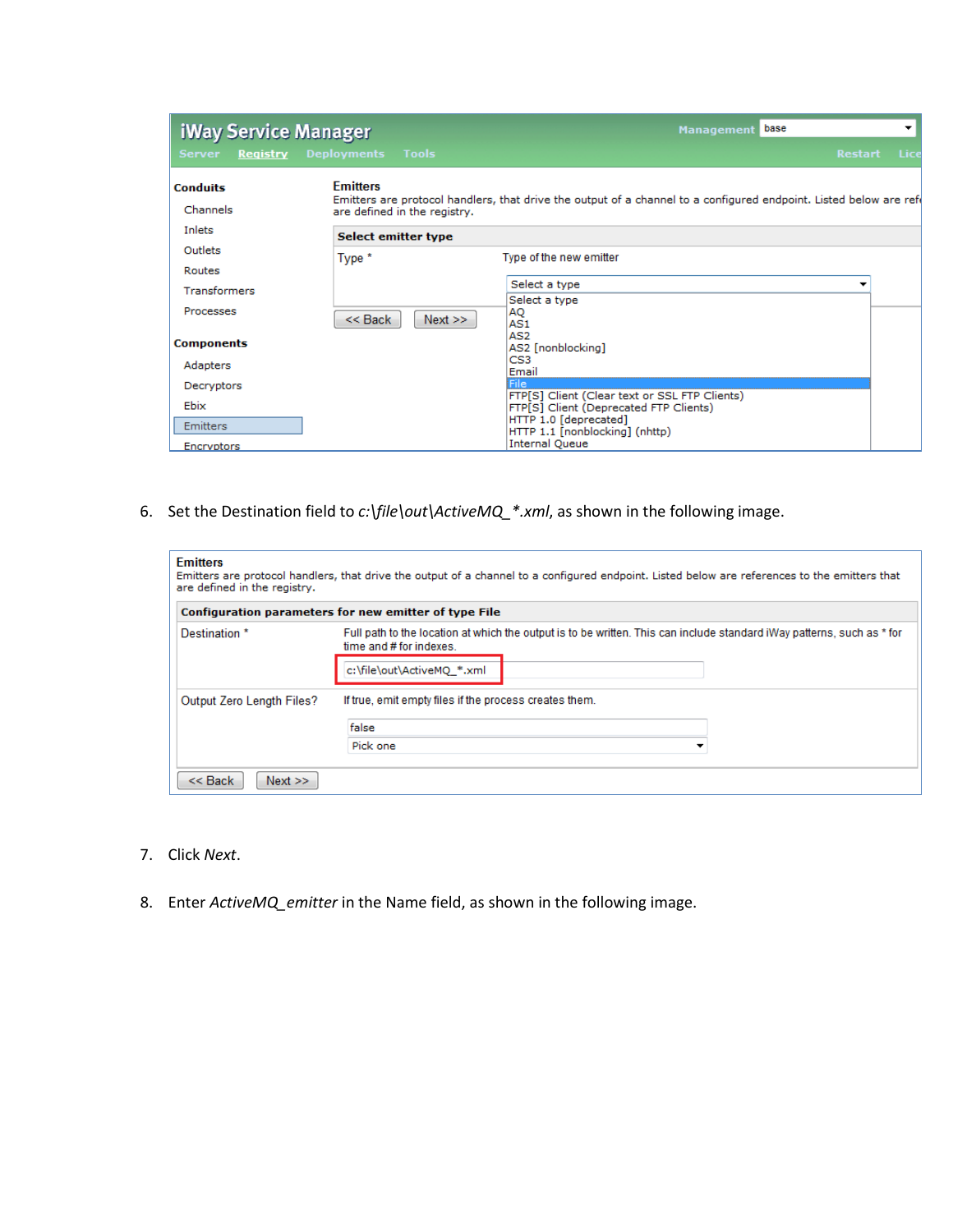| <b>Emitters</b><br>Emitters are protocol handlers, that drive the output of a channel to a configured endpoint. Listed below are references to the emitters that<br>are defined in the registry. |                                             |  |  |  |  |  |
|--------------------------------------------------------------------------------------------------------------------------------------------------------------------------------------------------|---------------------------------------------|--|--|--|--|--|
| Provide the name for the new emitter                                                                                                                                                             |                                             |  |  |  |  |  |
| Name*                                                                                                                                                                                            | Name of the new emitter<br>ActiveMQ_emitter |  |  |  |  |  |
| Description                                                                                                                                                                                      | Description for the new emitter             |  |  |  |  |  |
| Finish<br>$<<$ Back                                                                                                                                                                              |                                             |  |  |  |  |  |

- 9. Click *Finish*.
- 10. Create a new channel (ActiveMQ\_channel) combining the following components (artifacts):
	- a. Add *ActiveMQ\_listener* to *ActiveMQ\_inlet*.
	- b. Add *Move* route to *ActiveMQ\_route* (ignore if you are already using the Move route).
	- c. Add ActiveMQ\_emitter to ActiveMQ\_outlet.
	- d. Build and deploy the channel (ActiveMQ\_channel).
- 11. Create a new *jndi.properties* file in the iWay classpath (*iway\_home*\lib) directory.
- 12. Add the following lines to the *jndi.properties* file:

java.naming.factory.initial = org.apache.activemq.jndi.ActiveMQInitialContextFactory

# use the following property to configure the default connector java.naming.provider.url = vm://localhost

# use the following property to specify the JNDI name the connection factory # should appear as. #connectionFactoryNames = connectionFactory, queueConnectionFactory, topicConnectionFactry connectionFactoryNames = QueueCF, connectionFactory, queueConnectionFactory, topicConnectionFactry

# register some queues in JNDI using the form # queue.[jndiName] = [physicalName] queue.MyQueue = MyQueue queue.replyto = replyto queue.out = out queue.pend = pend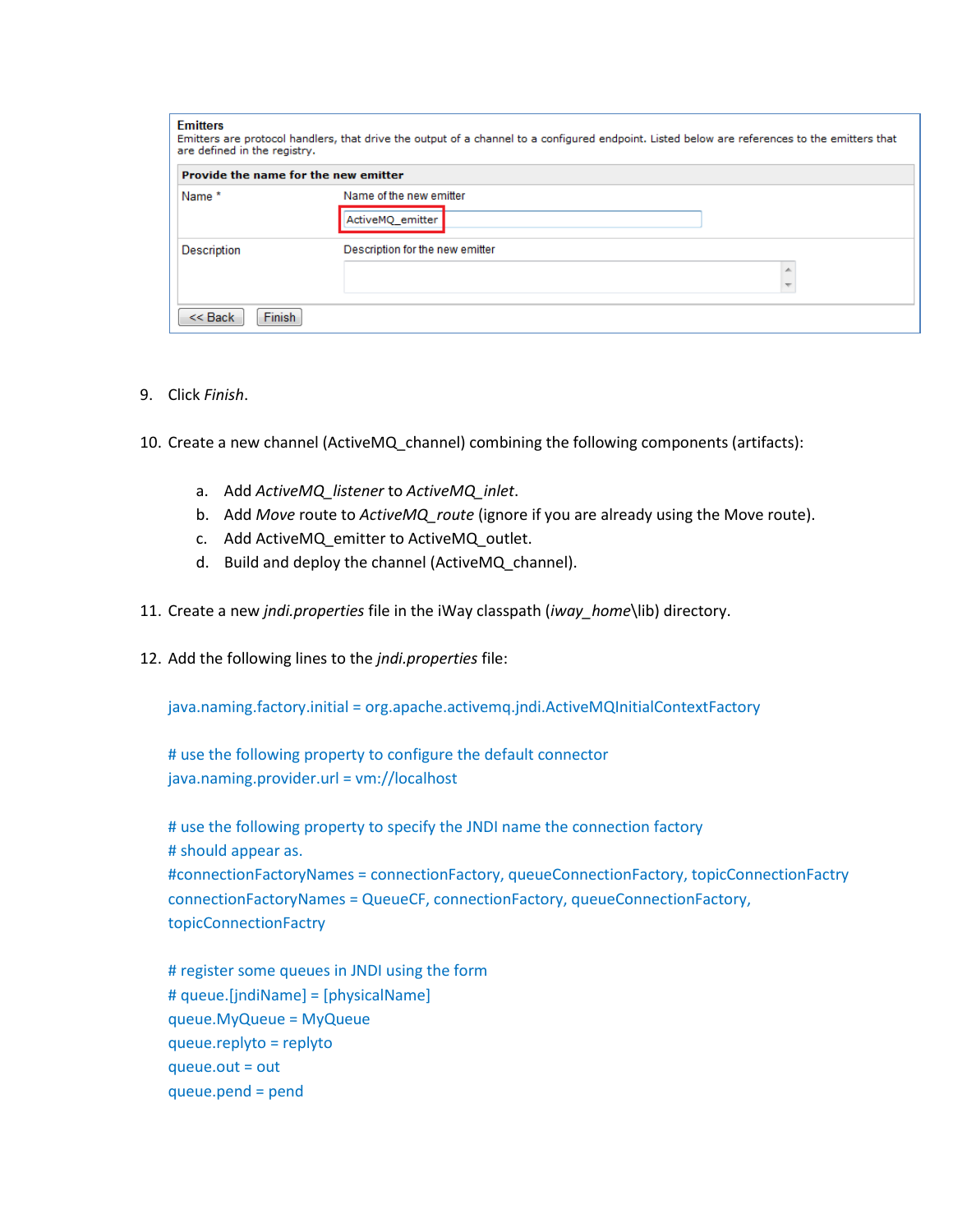# register some topics in JNDI using the form # topic.[jndiName] = [physicalName] topic.MyTopic = example.MyTopic

## # END SNIPPET: jndi

**Note:** A sample *jndi.properties* file is packaged with this how-to.

13. Restart iSM.

## **Placing (PUT) a Message on an Apache ActiveMQ Queue**

To test the iSM Apache ActiveMQ channel that you configured, you must PUT a message on the Receiver queue.

1. Navigate to the Apache ActiveMQ web console and click *Send* on the title bar.

The Send a JMS Message page opens, as shown in the following image.

|      |                                      | Mulhttp://localhost:8161/admin/send.jsp |         | $\mathcal{Q} \times \mathcal{C}$   AMO localhost: Send Messages                 | $\times$                  |  |  |
|------|--------------------------------------|-----------------------------------------|---------|---------------------------------------------------------------------------------|---------------------------|--|--|
| File |                                      | Edit View Favorites Tools Help          |         |                                                                                 |                           |  |  |
|      | TM<br><b>ActiveMQ</b>                |                                         |         |                                                                                 |                           |  |  |
|      |                                      | Send a JMS Message                      |         | Home   Queues   Topics   Subscribers   Connections   Network   Scheduled   Send |                           |  |  |
|      | <b>Message Header</b>                |                                         |         |                                                                                 |                           |  |  |
|      |                                      | Destination                             | MyQueue | Queue or Topic                                                                  | Queue $\vee$              |  |  |
|      |                                      | Correlation ID                          |         | Persistent Delivery                                                             |                           |  |  |
|      |                                      | Reply To                                |         | Priority                                                                        |                           |  |  |
|      |                                      | Type                                    |         | Time to live                                                                    |                           |  |  |
|      |                                      | Message Group                           |         | Message Group Sequence Number                                                   |                           |  |  |
|      |                                      | delay(ms)                               |         | Time(ms) to wait before scheduling again                                        |                           |  |  |
|      |                                      | Number of repeats                       |         | Use a CRON string for scheduling                                                |                           |  |  |
|      |                                      | Number of messages to send              | 1       | Header to store the counter                                                     | <b>JMSXMessageCounter</b> |  |  |
|      | Send<br>Reset                        |                                         |         |                                                                                 |                           |  |  |
|      |                                      | Message body                            |         |                                                                                 |                           |  |  |
|      | <test>MessageSuccessfullySent</test> |                                         |         |                                                                                 |                           |  |  |

- 2. In the Destination field, type *MyQueue*.
- 3. In the Message Body area, enter the following: